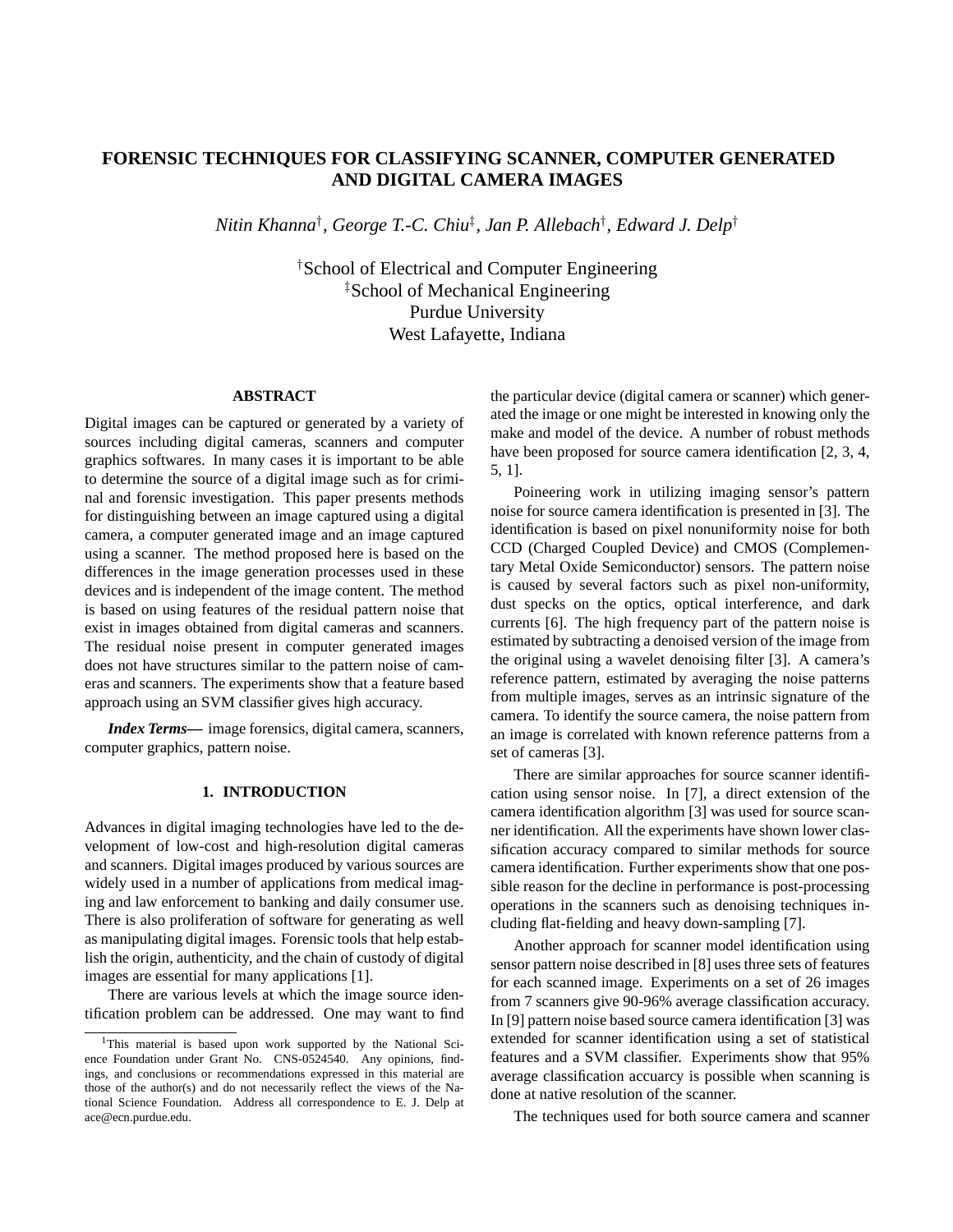identification are dependent upon having prior knowledge of the class of device (camera or scanner). If the image was generated by a digital camera, then the digital camera identification methods must be used. Similarly if the image was generated by a scanner, the scanner identification methods must be used.

In [10] a method for differentiating between computer generated (henceforth refered as CG) and photographic images based on wavelet statistics is presented. It has been shown that a model based on first and higher-order wavelet statistics reveals subtle but significant differences between CG images and photographic images. Motivated by the use of the pattern noise introduced during image acquisition as a unique characteristic of digital cameras [3], in [11] a method for distinguishing between digital camera images and computer generated images is proposed. This method is based on the observation that since the image sensor technology remains the same even if each individual camera has a unique noise pattern associated with it, pattern noise introduced by different digital cameras may have common properties and this common characteristic will not be present in computer generated images. This scheme can not be easily extended to include scanner generated images due to the registration problems in generating the scanner error reference pattern [7, 9].

In [12], a novel technique for classification of images based on their sources, scanned and non-scanned images, is presented. A SVM classifier is used with appropriate features of the sensor pattern noise. For distinguishing images scanned at native resolution of the scanner from those captured using a digital camera, an average classification accuracy of greater than 95% is obtained.

In this paper we will extend the above feature vector based method [12] for classifying images captured using digital cameras, computer generated images and images captured using scanners.

#### **2. FEATURE EXTRACTION**

Both digital cameras and scanners work on similar principles in terms of their imaging pipeline. However, digital cameras use a two dimensional sensor array while most scanners use a one dimensional linear array. In the case of flatbed scanners, the same linear array is translated to generate the entire image. It is expected to find periodic correlation between rows of the fixed component of the sensor noise of a scanned image. There is no reason to find a similar periodic correlation between columns of the sensor noise of a scanned image. Neither the rows nor the columns of the fixed component of the sensor noise of an image generated by a digital camera are expected to exhibit such periodicity. This difference can be used as a basis for discriminating between the two image source classes. Further, due to the fundamental differences in the image generation process, the residual noise in computer generated images may not have properties similar to those of

images from the other two classes. Thus, for distinguishing images we develope an approach similar to that of [12] with suitable modifications in the features.

Let I denote the input image of size  $M \times N$  pixels (M rows and  $N$  columns) and  $I_{noise}$  be the noise corresponding to the image. Let  $I_{denoised}$  be the result of applying the denoising filter [13] on  $I$ . Then as in [3],

$$
I_{noise} = I - I_{denoised} \tag{1}
$$

To save computation time, only the green channel is used for denoising and feature extraction. Let  $\tilde{I}^r_{noise}$  and  $\tilde{I}^c_{noise}$ denote the average of all the rows and the columns of the noise  $(I_{noise})$  (Equation 2, 3).

$$
\widetilde{I}^r_{noise}(1,j) = \frac{1}{M} \sum_{i=1}^{M} I_{noise}(i,j); \ 1 \le j \le N \tag{2}
$$

$$
\widetilde{I}_{noise}^c(i,1) = \frac{1}{N} \sum_{j=1}^{N} I_{noise}(i,j); \ \ 1 \le i \le M \tag{3}
$$

Further, let  $\rho_{row}(i)$  denote the value of correlation between the average of all the rows  $(\tilde{I}_{noise}^r)$  and the  $i^{th}$  row of the noise ( $I_{noise}$ ) (Equation 4). (Similarly  $\rho_{col}(j)$ , Equation 5 ).

$$
\rho_{row}(i) = \mathbf{C}(\widetilde{I}_{noise}^r, I_{noise}(i, .)) \tag{4}
$$

$$
\rho_{col}(j) = \mathbf{C}(\widetilde{I}_{noise}^c, I_{noise}(., j))
$$
\n(5)

Where  $C(X, Y)$  is the normalized correlation between two vectors X and Y. For scanned images,  $\rho_{row}$  is expected to have higher values than  $\rho_{col}$  since there is a periodicity between rows of the fixed component of the sensor noise of a scanned image. The mean, standard deviation, skewness and kurtosis of  $\rho_{row}$  and  $\rho_{col}$  are the first eight features, extracted from each input image. The standard deviation, skewness and kurtosis of  $\tilde{I}^r_{noise}$  and  $\tilde{I}^c_{noise}$  correspond to features 9 through 14. The last feature for every input image is given by the following:

$$
\mathbf{f}_{15} = \left(1 - \frac{\frac{1}{N} \sum_{j=1}^{N} \rho_{col}(j)}{\frac{1}{M} \sum_{i=1}^{M} \rho_{row}(i)}\right) * 100
$$
 (6)

A total of 15 features is obtained for each image. These features capture the essential properties of the image which are useful for discriminating between different image sources. Note that for extracting these statistical features, we need not to know the scan direction, that is, whether the image was scanned as portrait or as landscape. This is because the average of  $\rho_{row}$  is always higher than the average of  $\rho_{col}$  and so if needed, we can just rotate the image (rotating noise will be sufficient) before estimating the feature vector.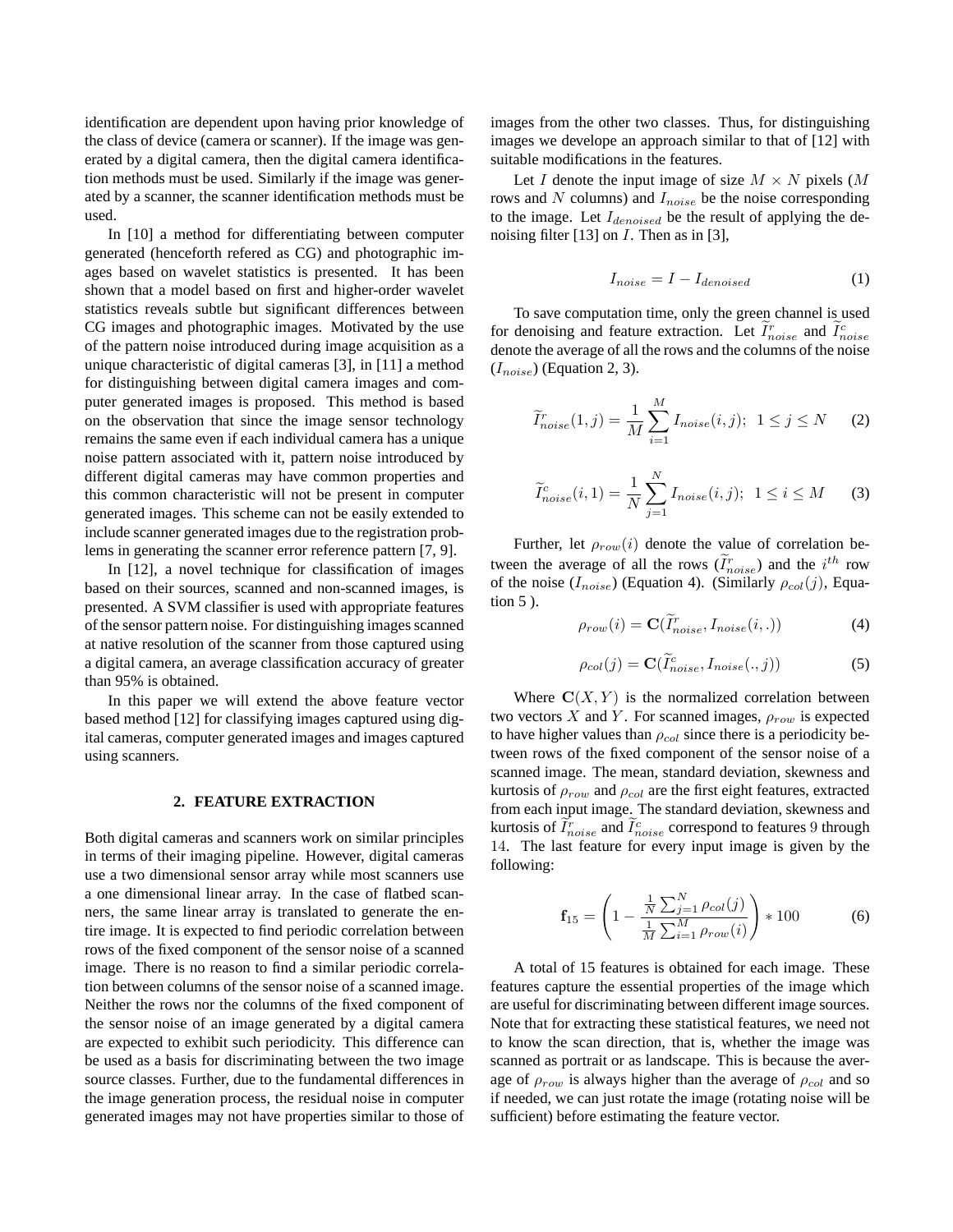| Image class             | Devices used                                                                                                          |  |  |  |
|-------------------------|-----------------------------------------------------------------------------------------------------------------------|--|--|--|
| Digital Camera          | Canon PowerShot SD200, Nikon Coolpix 4100, Nikon Coolpix 7600                                                         |  |  |  |
| Computer Generated      | www.3dlinks.com, www.irtc.org, www.raph.com, www.digitalrepose.com, www.maxon.net, www.realsoft.com                   |  |  |  |
| <b>Flathed Scanners</b> | Epson Perfection 4490 Photo, HP ScanJet 6300c-1, HP ScanJet 6300c-2, HP ScanJet 8250, Mustek 1200 III EP,             |  |  |  |
|                         | Visioneer OneTouch 7300, Canon LiDe 25, Canon Lide 70, OpticSlim 2420, Visioneer OneTouch 7100, Mustek ScanExpress A3 |  |  |  |

#### **Table 1**. Image Sources Used in Experiments

#### **3. EXPERIMENTS AND RESULTS**

Table 1 shows the sources of different classes of digital images used in our experiments. Some of the scanners have CCD sensor while others have CIS sensor. Computer generated images include images from number of different methods such as 3ds max, Maya, Softimage and Lightwave. From each of the 11 scanners 108 images were scanned at 200dpi resolution and stored in TIFF format ( $1024 \times 768$  pixels). Approximately 300 images were captured from each of the three cameras at  $1024 \times 768$  resolution and stored in the best quality JPEG format supported by each camera. Computer generated images, in JPEG format, were downloaded from publicaly available websites listed in Table 1. For computer generated images of varying sizes, a central  $1024 \times 768$  or smaller block is used for feature extraction depending upon the size of the image. In total there are approximately 1000 images from each of the three source classes. The LIBSVM package [14] is used in this study for the SVM classifier. A radial basis function is chosen as the kernel function and a grid search is performed to select the best parameters for the kernel. Unless stated otherwise, randomly chosen 80% of the images are used for training the classifier and rest of the images are used for testing. This training and testing is repeated multiple times to obtain the final average classification results.



**Fig. 1**. Image Source Classification

The experiment is shown in Figure 1. In first set of experiments three separate SVM classifiers are designed for distinguishing between three possible pairs of image source classes: scanner, computer generated and camera. Tables 2, 3 and 4 show the confusion matrices for classifying these pair of classes. The average classification accuracy for distinguishing Scanner images from CG images is 97.6%. The average classification accuracy for distinguishing CG images from Camera images is 91.5%. While the average classification accuracy for distinguishing Camera images from Scanner images is 89.4%, the lowest among three pairs.

**Table 2**. Confusion Matrix for Scanner vs. CG

|        |         | Predicted |      |  |
|--------|---------|-----------|------|--|
|        |         | Scanner   | CG   |  |
|        | Scanner | 98 2      | 18   |  |
| Actual | CG      | 31        | 96.9 |  |

|  | <b>Table 3.</b> Confusion Matrix for CG vs. Camera |  |  |
|--|----------------------------------------------------|--|--|
|  |                                                    |  |  |

|        |        | Predicted |        |  |
|--------|--------|-----------|--------|--|
|        |        | CG        | Camera |  |
|        | CG     | 88.3      | 11.6   |  |
| Actual | Camera | 5.2       | 94.8   |  |

**Table 4**. Confusion Matrix for Camera vs. Scanner

|        |         | Predicted |                  |  |
|--------|---------|-----------|------------------|--|
|        |         |           | Camera   Scanner |  |
|        | Camera  | 89.5      |                  |  |
| Actual | Scanner | 10 7      |                  |  |

**Table 5**. Confusion Matrix for Scanner, CG and Camera

|        |         | Predicted |      |        |
|--------|---------|-----------|------|--------|
|        |         | Scanner   | CG   | Camera |
| Actual | Scanner | 85.3      | 1.0  | 13.7   |
|        | CG      | I 7       | 88.3 | 10.0   |
|        | Camera  | 11 Q      | 3.9  |        |

The average classification accuracy for classifying images from all three classes is 85.9%. Corresponding confusion matrix is shown in Table 5. Thus, by training an SVM classifier on the 15 dimensional feature vectors from each image, using randomly chosen 800 images from each class for training and separate 200 images for testing, proposed method is able to give average classification accuracy of 85.9%.

The efficacy of the proposed method is also tested on images that have been JPEG compressed. An average classi